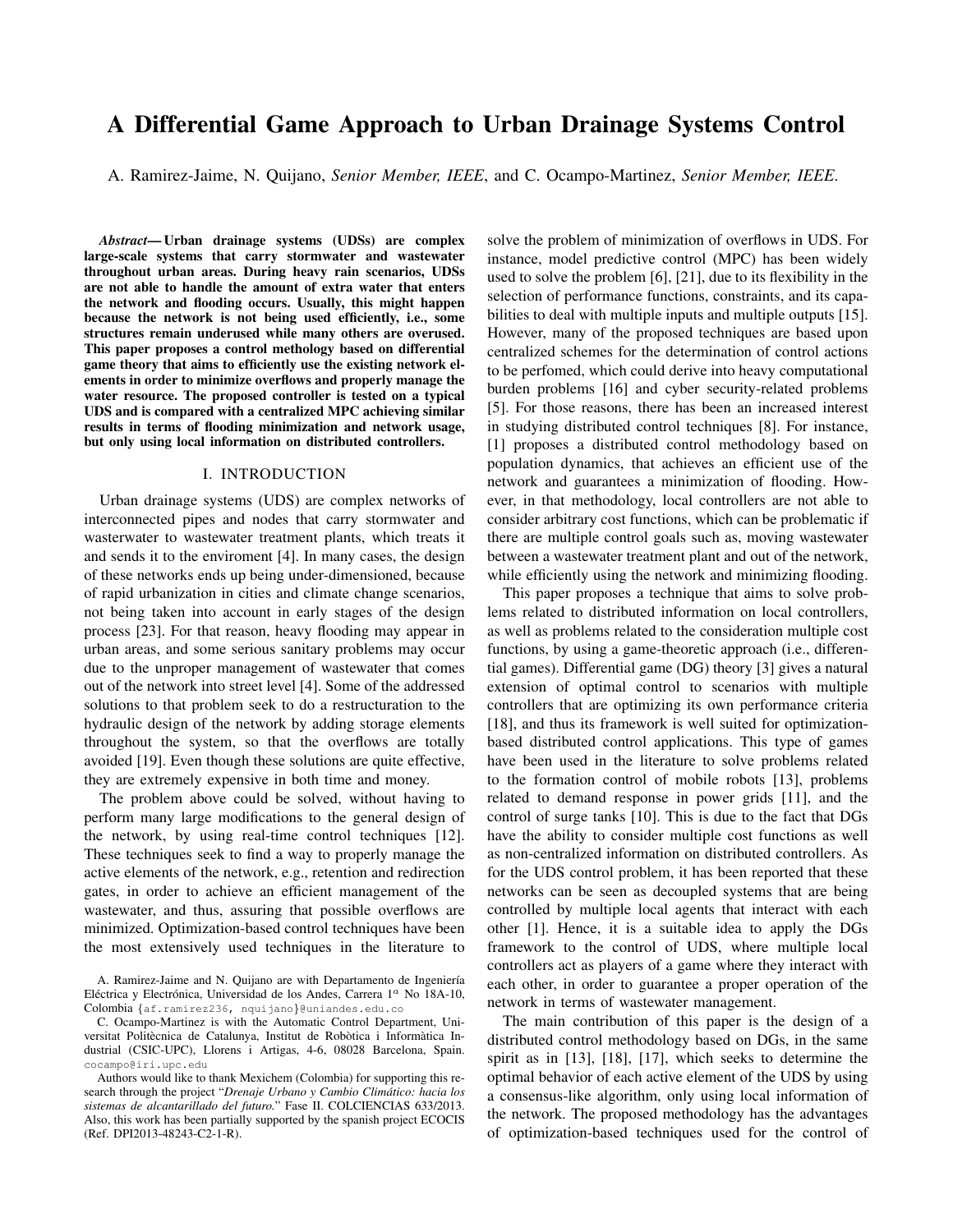UDS, e.g., MPC, as well as the ability to have distributed information on the controllers. Moreover, since only local information is used, less data is needed, and thus less computational resources are involved in the computation of the control inputs.

The remainder of this paper is organized as follows. Section II presents the problem statement. Section III presents the DG associated with the control of the UDS, and how its solution looks like in terms of open-loop strategies. Section IV shows a case study of a typical UDS where the proposed controller is going to be tested. Section V shows the results of the controller applied to the proposed network, as well as a comparison with a centralized MPC. Finally, Section VI collects the concluding remarks of the paper.

*Notation:* Bold lower case letters are used to denote column vectors, e.g., v. Calligraphy style letters are used to denote sets, e.g., S. Upper bold case letters are used to denote matrices, e.g., A. Finally,  $\mathbb{I}_n$  represents the identity matrix of  $n \times n$ ,  $\theta_n$  represents a matrix with null entries of  $n \times n$ ,  $\mathbb{R}_+$  represents all the positive real numbers, and  $\mathbb{Z}_+$ represents all the positive integer numbers.

## II. PROBLEM STATEMENT

Typically, UDS have a strong convergence topology where many pipes end up into a common outlet node, until the drain node is reached. This causes most of the burden to be suffered downstream and quite little burden to be taken upstream of the network. This means that, usually, upstream pipes remain underused, so they could retain some water (by using retention gates) in order to minimize overflows downstream. The proposed scheme aims to solve that problem, by using a decentralized controller based on DGs, so that most of the pipes on the UDS are used efficiently, and the total overflow is minimized.

*1) Urban drainage system model:* Water running through the pipes of a UDS can be modeled by using the Saint-Venant (SV) equations, which use mass and momentum conservation principles, in order to describe the phenomena occurring inside the pipes [7]. These equations decribe the flow of water in quite a high level of detail. However, that level of detail is usually not required for control design. For that reason, a control-oriented model based on the *virtual-reservoirs* model is used. In this approach, the UDS is divided into a set of interconnected real and virtual tanks (VT). According to [21], a VT is a storage element that represents the total volume of wastewater inside the pipes associated to a determined portion of the network. The volume is calculated via a mass balance equation, so that the state equation of the  $i$ -th tank is given by  $\dot{v}_i(t) = q_i^{in}(t) - q_i^{out}(t), \ \forall i \in \{1, ..., N + 1\},$ where  $v_i$  is the total volume of water of the reservoir,  $q_i^{in}$  and  $q_i^{out}$  are the total inflow and outflow coming in and out of the *i*-th reservoir, and  $N + 1$  is the total number of reservoirs. For this paper, it is assumed that the reservoirs are linear, and therefore the outflow of every tank is proportional to the volume stored in it, i.e.,  $q_i^{out}(t) = k_i v_i(t)$ , where  $k_i$  is a *volume/flow* conversion (VFC) constant.



Fig. 1. Typical tree topology of a UDS after the simplification based on VTs is applied.

Finally, it is assumed that there is a retention gate located at the output of every VT. This implies that the manipulated inputs of the system are the outflows of VTs, which can be adjusted by opening or closing the gates. Since the outflow is proportional to the volume of the reservoir, the constraint  $0 \le u_i(t) \le k_i v_i(t)$ ,  $\forall t \in \mathbb{R}_+$ , where  $u_i$  is the manipulated outflow of the  $i$ -th reservoir, must hold.

The tree-shape topology of the UDS can be simplified by using the VT model by saying that any portion of a given UDS can be seen as a collection of tanks, whose outflows converge into a common reservoir, until the outlet reservoir is reached. For instance, Figure 1 shows a typical tree topology with 21 VTs of a UDS after the simplification is used. Notice how the whole network eventually converges to the drain reservoir  $v_{drain}$ , and every VT (least the drain VT) has a retention gate located at the output that regulates the outflow.

Hence, the state equation of a single tank can be written as  $\dot{v}_i(t) = -u_i(t) + \sum_{j \in S_i} u_j(t) + d_i(t)$ , where  $S_i$  is the set of tanks whose outflows go directly to the *i*-th tank, and  $d_i$  is the total inflow from rainfall entering the  $i$ -th reservoir. It is important to notice that  $d_i$  acts as a disturbance that alters the state of the  $i$ -th tank. Since the last tank of the network does not have a retention gate at the output, its state equation is written as  $\dot{v}_{N+1}(t) = -k_{N+1}v_{N+1}(t) + \sum_{j \in S_{N+1}} u_j(t)$  +  $d_{N+1}(t)$ , where  $S_{N+1}$  is the set of tanks whose outflows go directly into the drain tank. This equation states that the drain tank cannot control its outflow.

*2) Information graph:* A directed graph can be used to represent the interactions among the tanks of a UDS [14]. This representation gives useful insights on how water moves throughout the pipes, and it is also useful in distributed control design because it can describe communication structures among local controllers. On an usual representation, a vertex of the graph corresponds to a reservoir of the network, and edges represent the flow of water among the reservoirs of the network. The edges of an usual UDS graph representation, e.g., [14], are oriented in the direction of gravity, i.e., from an upstream tank to a downstream one. For this paper however, the directed graph  $\mathcal{G} = (\mathcal{V}, \mathcal{E})$ , where  $V = \{v_1, v_2, \dots, v_N, v_{drain}\}\$  and  $\mathcal{E} = \{(v_i, v_j) \in$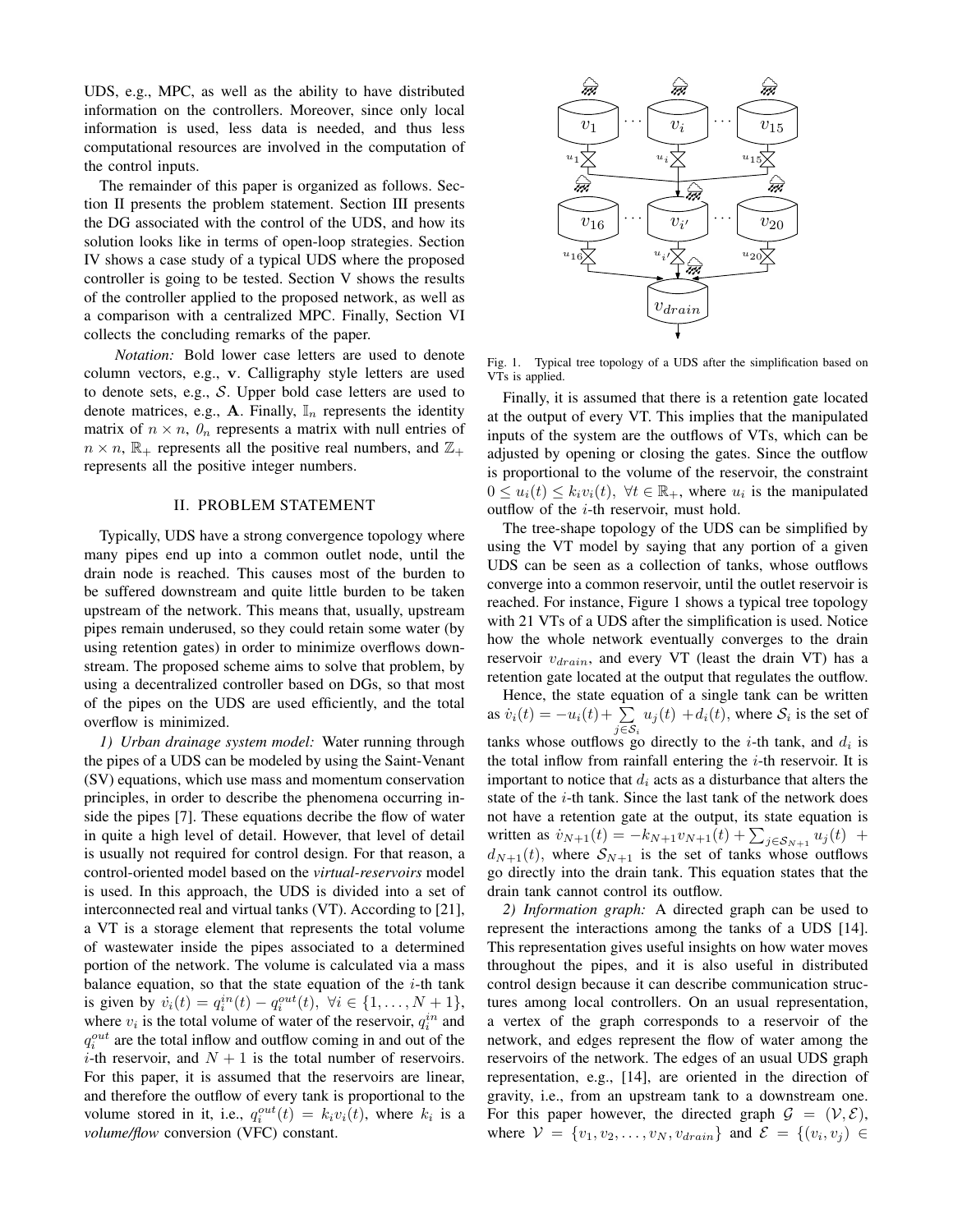$V \times V \mid v_i \in S_i$ , represents the UDS. Notice that the only difference with the standard representation is the orientation of the edges. Define  $\mathcal{N}_i = \{v_i \in \mathcal{V} \mid (v_i, v_i) \in \mathcal{E}\}\$ as the neighborhood of the  $i$ -th reservoir, i.e., all the reservoirs to where the outflow of the  $i$ -th tank is going to. This neighborhood describes the information that is available to each agent located at each vertex of the graph, i.e., the local controller responsible for the manipulation of the outflow of single reservoir. The reason for the selection of this graph architecture is that, in order to determine its best action, every local controller should know all the states that its local actions are altering, i.e., all the tanks of its neighborhood.

### III. DIFFERENTIAL GAME CONTROLLER

The main goal of the controller for this type of problems is the minimization of overflows of the network during any precipitation event. To this end, the outflows of the VTs must be regulated so that the normalized volumes of the reservoirs, i.e.,  $\bar{v}_i(t) = v_i(t)/v_i^{max}$ , where  $v_i^{max}$  is the maximum volume of the  $i$ -th reservoir, remain below 1 [1]. Given that downstream reservoirs recieve run-off from rainfall and many different tanks of the network, their normalized volume is usually greater than upstream reservoirs. Moreover, since upstream tanks only recieve water from rainfall, they tend to stay underused, i.e., their normalized volumes remain way below 1. Thus, it is a suitable idea to retain water upstream until it can be evacuated safely out of the network, i.e., when there is no risk of flooding at any part of the UDS.

The proposed scheme uses a distributed consensus algorithm based on a DG, in the same spirit as in [13], which seeks agreement on the normalized volume of the tanks. This allows for the retention of the proper amount of water upstream, and guarantees an even use of the reservoirs.

According to [3], dynamic game theory studies multiplayer decision making in situations where not only the actions that players (also known as agents) make are important, but also the order in which they are made. This means that the game is going to evolve over time following the actions that have been made by the agents. Analogously, DG theory studies multiplayer dynamic decision making in situations where the evolution of the game can be described by a set of first-order differential equations. Then, it can be said that DG theory studies the optimal control of dynamical systems that have several independent manipulated inputs. This framework allows for the design of distributed optimal control strategies for dynamical systems with several inputs (both manipulated and non-manipulated) [2].

For the proposed DG, an agent is a local controller that is responsible for the control of one retention gate. This agent can be seen as the dynamical system composed of the ith tank and the  $i$ -th retention gate. This agent has available the volume stored in the reservoirs of its neighborhood, e.g., agent *i*-th has available the volumes of the tanks in  $\mathcal{N}_i$ . The goal of this agent is to change the outflow of a reservoir in order to achieve an even normalized volume on the tanks of its neighborhood. Since the decisions that a single agent makes have an impact on the game, and thus on other agents,

the standard optimal control tools cannot be applied directly, and DG theory must be used instead.

According to [3], to properly define a DG, it is necessary to define a state equation that describes the evolution of the game, and a set of cost functionals to be optimized by the players. The state equations of the tanks can be written in matrix form as

$$
\dot{\mathbf{v}}(t) = \mathbf{A}\mathbf{v}(t) + \sum_{i=1}^{N} \mathbf{B}_{i} u_{i} + \mathbf{d}(t),
$$
 (1)

where  $\mathbf{v} = [v_1, v_2, \dots, v_N, v_{drain}]^{\top} \in \mathbb{R}^{N+1}$ ,  $\mathbf{d} = [d_1, d_2, \dots, d_N, d_{drain}]^\top \in \mathbb{R}^{N+1}$ , and **A** and **B**<sub>i</sub> are matrices of proper dimensions. Define v as the state of the game. Using this formulation, each agent computes one  $u_i$  and seeks the minimization of

$$
J_i = \int_0^T \left\{ \sum_{j \in \mathcal{N}_i} w_{ij} (\bar{v}_i(t) - \bar{v}_j(t))^2 + r_i u_i^2(t) \right\} dt,
$$

where  $w_{ij} > 0$  and  $r_i > 0$  are weighting factors, and T is the duration of the game. Therefore, cost function  $J_i$  can be written in compact form as

$$
J_i = \int\limits_0^T \left\{ \bar{\mathbf{v}}^\top(t) \mathbf{Q}_i \bar{\mathbf{v}}(t) + r_i u_i^2(t) \right\} dt, \tag{2}
$$

where  $Q_i \geq 0$ . Cost function (2) states that the *i*-th agent tries to seek an agreement on the normalized states of its neighborhood, while using a minimum amount of energy in the process. The simultaneous minimization of the functionals (2) subject to the state equation (1) describes a linear-quadratic (LQ) differential game (DG) [3].

## *A. Nash equilibrium*

The solution to the previous DG requires the simultaneous minimization of cost functionals that are, in general, not the same. Hence, the notion of optimality is not as clear as in a standard optimal control theory, because there is no single criteria for what an optimum is. In traditional game theory, the notion of optimality is augmented into the notion of equilibrium, and thus allowing the search of a solution to the previous problem [3]. There are several different types of equilibria that can be found in a DG. For instance, if one of the agents announces its strategy before hand and every other agent reacts to that doing, the optimal behaviour of the agents is known as a *Stackelberg* equilibrium [3]. For this work however, only the *Nash* equilibrium (NE) is studied. An NE is a set of strategies where no agent can improve its payoff by changing its strategy while others keep theirs fixed [20]. According to [9], a set of actions  $(u_1^*, u_2^*, \ldots, u_N^*)$ is an NE for an N-player game, where each player is trying to minimize  $J_i$ , if for all  $(u_1, u_2, \ldots, u_N)$ the inequalities  $x_1^*, u_2^*, \ldots, u_i^*, \ldots, u_N^*$   $\leq$  $J_i(u_1^*, u_2^*, \ldots, u_i, \ldots, u_N^*)$ ,  $\forall i \in \{1, 2, \ldots, N\}$  hold.

Then, it can be said that an NE of the game is a set of admissible strategies where  $u_i^*$  is the best response for the  $i$ -th agent, when every other player is using its equilibrium strategy, i.e., when all players are rational. Since the proposed controller derives into an LQ DG, it makes sense to study the NE within that framework.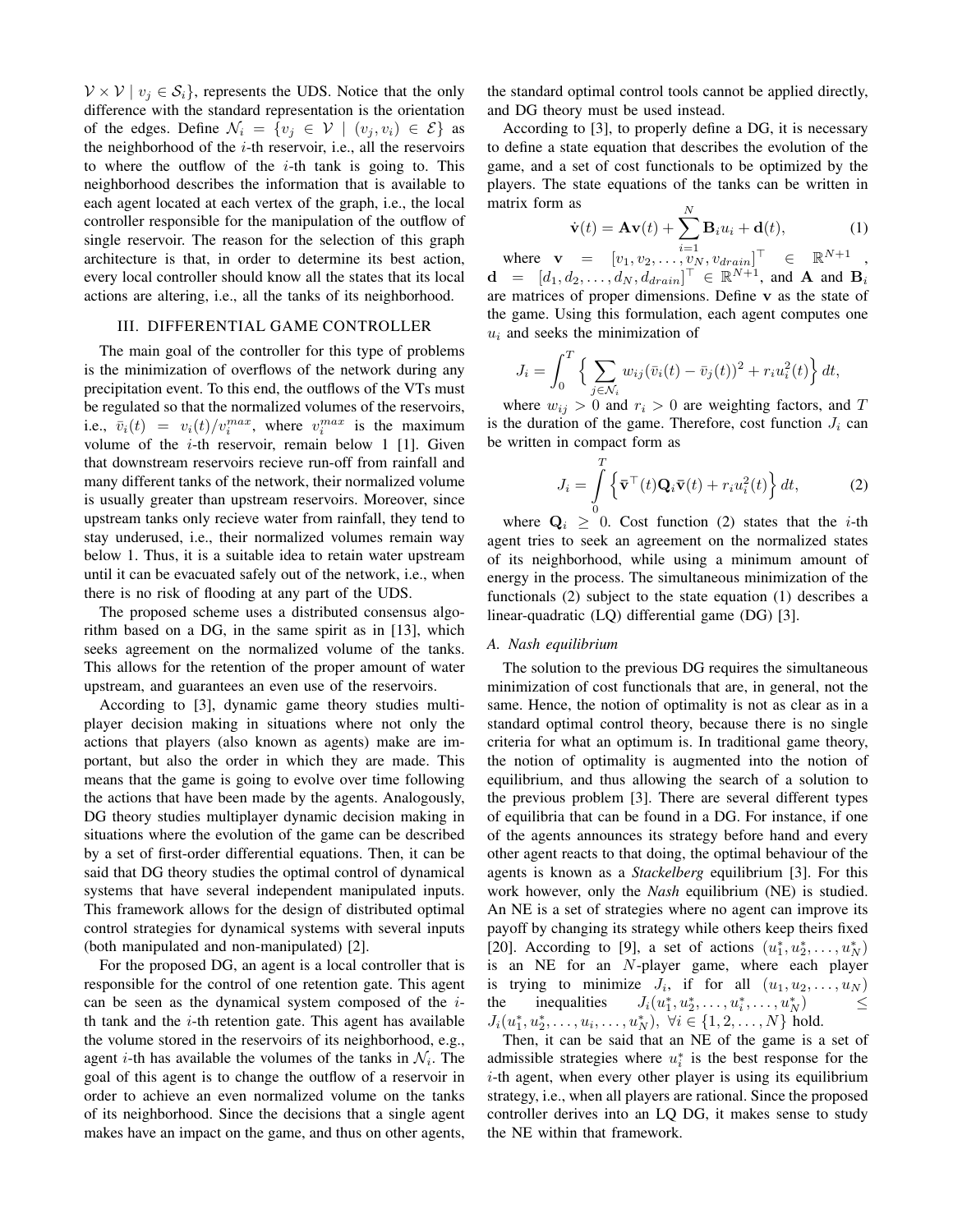The study of DGs requires the knowledge of the information pattern associated to each player. The information pattern is the information that a player is allowed to have throughout the duration of the game. Two information patterns are usually analyzed on DG theory: open-loop information patterns, and feedback information patterns [3]. The difference between these patterns is whether or not an agent is allowed to have the current state of the game. It is important to point out that, although on the open-loop information pattern agents are not able to measure the state vector of the game, they do know what the initial condition is. In this paper, only open-loop information patterns and their associated NE are studied, due to the simplicity of its analysis.

The following theorems have been adapted from [9, Th. 7.1], [9, Th. 7.2], and [9, Col 7.3.], for this particular application, and defining  $\mathbf{S}_i = \mathbf{B}_i r_i^{-1} \mathbf{B}_i^{\top}$ .

*Theorem 1:* The N-player DG described by (1) and (2) has an unique open-loop NE for every intial state  $v(0)$  if and only if  $\det(\mathbf{H}(T)) \neq 0$ , where

$$
\mathbf{H}(T) = [\mathbb{I}_{N+1} \quad \theta_{N+1} \quad \dots \quad \theta_{N+1}] e^{-\mathbf{M}T} \begin{bmatrix} \mathbb{I}_{N+1} \\ \theta_{N+1} \\ \vdots \\ \theta_{N+1} \end{bmatrix}, \text{ and}
$$
\n
$$
\mathbf{M} = \begin{bmatrix} \mathbf{A} & \mathbf{S}_1 & \mathbf{S}_2 & \dots & \mathbf{S}_N \\ -\mathbf{Q}_1 & -\mathbf{A}^\top & \theta_{N+1} & \dots & \theta_{N+1} \\ -\mathbf{Q}_2 & \theta_{N+1} & -\mathbf{A}^\top & \dots & \theta_{N+1} \\ \vdots & \vdots & \ddots & \vdots \\ -\mathbf{Q}_N & \theta_{N+1} & \dots & \theta_{N+1} & -\mathbf{A}^\top \end{bmatrix}.
$$

*Theorem 2:* If  $H(T)$  is invertible, then the set of coupled Riccati equations  $\dot{\mathbf{P}}_i = -\mathbf{A}^\top \mathbf{P}_i - \mathbf{P}_i \mathbf{A} - \mathbf{Q}_i + \sum^N$  $\sum\limits_{j=1} {\bf P}_i {\bf S}_j {\bf P}_j$ with  $P_i(T) = 0_{N+1}$ , have an unique solution in [0, T] and the set of strategies  $u_i^*(t) = -r_i^{-1} \mathbf{B}_i^{\top} \mathbf{P}_i(t) \mathbf{\Phi}(t,0) \mathbf{v}(0)$ , characterizes the NE of the game, where  $\dot{\Phi}(t,0) = (\mathbf{A} - \mathbf{B})$  $\sum^N$  $\sum_{i=1}^{n} \mathbf{S}_i \mathbf{P}_i \mathbf{\Phi}(t, 0), \quad \mathbf{\Phi}(t, t) = \mathbb{I}_{N+1}$ , is the state transition matrix of the closed-loop system.

Theorems 1 and 2 determine the existence and uniqueness of the solution to the simultaneous minimization of the cost functionals (2) subject to the state equation (1) in terms of a NE, for every initial state of the system. This means that, the solution of the game for the UDS problem depends heavily on parameters that can be selected, e.g., T and  $r_i$ . Thus, they can be chosen so that the solution always exists for every  $v(0)$ . This is particularly useful because the proposed methodology uses an open-loop information pattern to compute the optimal strategies, and a receding horizon approach is needed to give feedback to the solutions [13]. Moreover, since Theorem 2 presents a way to compute the open-loop strategies, they can be calculated easily for recursive approaches, such as the receding horizon approach.

As noted by [13], it might seem that, in order to compute the optimal strategies  $u_i^*$ , every agent requires the whole state

vector  $\mathbf{v}(0)$ . However, since matrix  $\mathbf{Q}_i$  only has non-zero entries at the positions of  $\mathcal{N}_i$  and i itself, and given that the matrix A has a diagonal structure, the solutions  $P_i$  of the coupled Riccati equations only have non-zero elements at the positions of the  $i$ -th agent and its neighborhood. Therefore,  $u_i^*$  is in fact a distributed control law.

#### *B. Receding horizon DG*

In general, open-loop control strategies are not able to react against those disturbances, i.e.,  $d_i$  in Equation 1, that may alter the state of the system. Hence, the openloop strategies developed previously are not able to work successfully for the addressed problem, since the control of UDS depends heavily on the disturbances (rainfall) that alter the system. However, a receding horizon scheme [13] can be used to heal that problem and add feedback to the overall law.

The set of strategies  $u_i^*$  are determined at  $t = 0$  for the time interval  $[0, T]$ , which means that the system only knows how it should behave during that period. However, that set of strategies can be recomputed at  $t = t_1$  for time interval  $[t_1, T + t_1]$ , so that the system knows how it should behave at a different time interval. To recompute the strategy, the system has to measure the initial state (which is now  $\mathbf{v}(t_1)$  at a new time, hence a feedback appears. This process is repeated for  $\{t_2, t_3, \ldots\}$  until any desired final time is reached. This scheme is known as a receding horizon scheme and allows to have feedback on DG with open-loop information patterns.

The algorithm used in this paper is shown in Algorithm 1, where  $t_f$  denotes the final time of the simulation scenario.

Algorithm 1: Algorithm used for the receding horizon DG. while  $t \neq t_f$  do

Measure current state vector  $\mathbf{v}(t_i)$ ; Solve the DG  $\forall t \in [t_i, T + t_i];$ Compute the optimal stretegies  $u_i^*$  for  $\mathbf{v}(t_i)$ ; Apply  $u_i^*$  during  $[t_i, t_{i+1}]$ ;  $t_i = t_{i+1}$ end

Algorithm 1 is based upon discrete time increments, while the analysis for the computation of the optimal strategies is done on continuous time. This implies that during two discrete time instants, the system is applying a continuous time function that evolves over time, and thus, the system is using an open-loop law between two consecutive discrete times. This is different from traditional receding horizon approaches [15], because the control input is able to change in between a given time interval. However, during the computational implementation of the controller, it is required to have a time discretization on the system, and thus, on the optimal strategies. If the selected sampling time for the implementation of the controller is short enough, it can be assumed that the strategies do not change during a time interval. Hence, for the implementation of the system, constant functions are applied during  $[t_i, t_{i+1}]$ .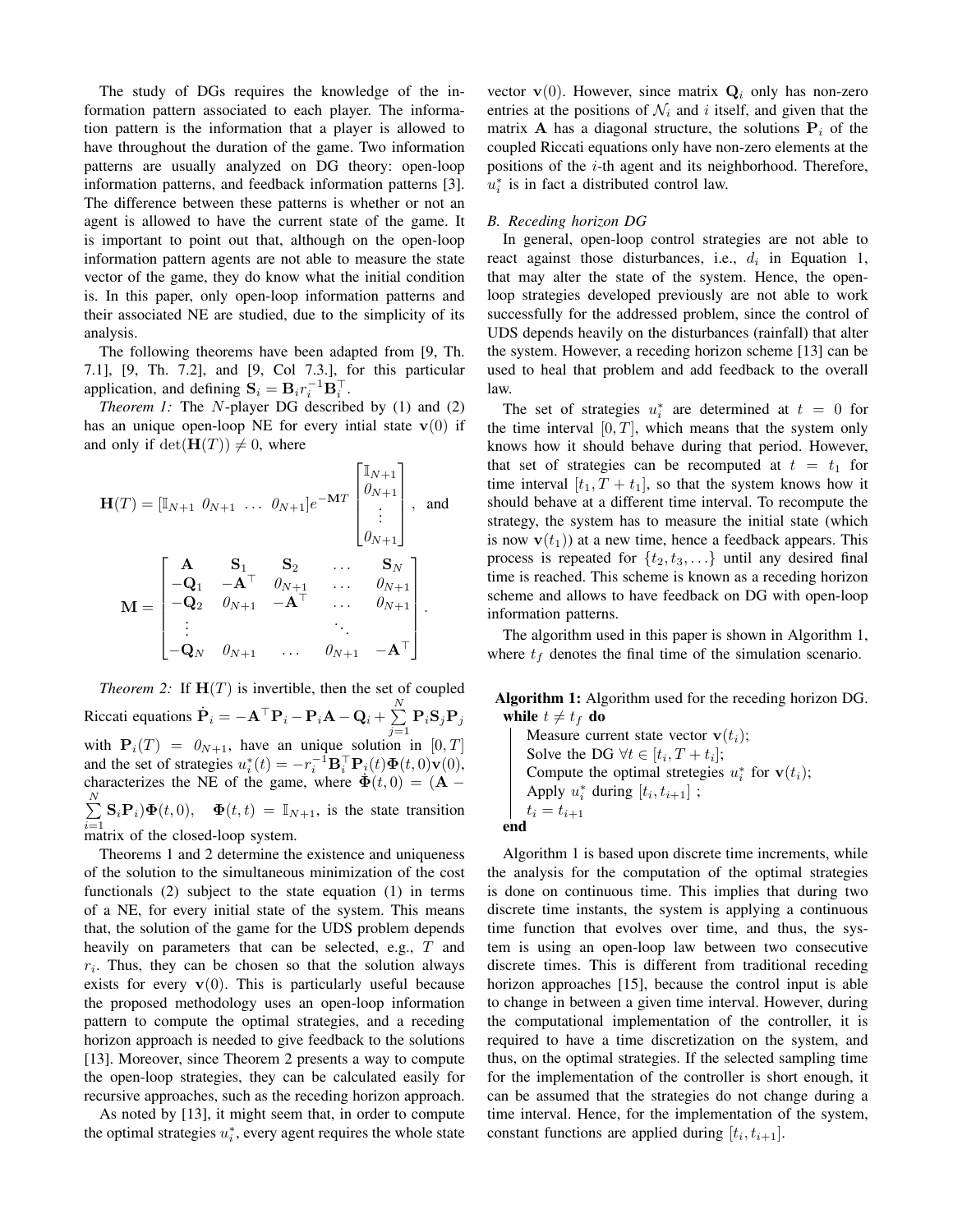#### IV. CASE STUDY

The proposed controller is tested with the network shown in Figure 2. This UDS is composed of 4 sub-catchments that drain into a tree-like network that, in turn, converges into a common outlet node. This network gives a convenient representation of how a full-size UDS would look like, because of its strong convergence topology. Moreover, this network allows to study one of the most common problem associated with UDSs, which is the uneven use of the pipes of the system, which leads into poor wastewater management, and in most cases, flooding. Hence, this network is a suitable testbed for determining the performance of controllers of UDSs.





The system is simplified into a set of 6 interconnected VTs using the virtual-reservoir model, where a single tank corresponds to all the pipes in between retention gates, or a retention gate and a inlet or outlet node. Since an information graph is necessary to describe the information available to each agent, and following the definition of Section II, Figure 3 shows the associated graph of the proposed case study.



Fig. 3. Information graph that determines the information available to each agent in the case study.

This model requires the calibration of two parameters: the VFC and  $v^{max}$  for each reservoir. Table I presents the parameters asociated with the simplified network. They have been obtained using simulated data gathered from MatSWMM [22], which is a co-simulation tool for UDS with *Matlab* and *EPA-SWMM*.

TABLE I

| PARAMETERS OF THE SIMPLIFIED MODEL |  |
|------------------------------------|--|
|------------------------------------|--|

| <b>Reservoir</b>                             | v    | $v_2$ | $v_3$ | $v_4$ | $v_5$ | $v_a$ | they         |
|----------------------------------------------|------|-------|-------|-------|-------|-------|--------------|
| $-10-3$<br>ı٥                                |      | U.ð   | ر. ر  | ິ     | v.o   |       | such         |
| $v^{max}$<br>$\times 10^4$ [m <sup>3</sup> ] | 1.95 | 0.29  | 0.36  | ∪.∠o  | U.SU  | V.3V  | <b>ULCSC</b> |

Due to the fact that the sub-catchments have different geographical locations, they recieve different amounts of rainfall, and thus the total inflow entering each reservoir is different. Figure 4 shows the rain scenario proposed for this application where,  $d_i$  represents the total inflow entering the i-th reservoir.



<sup>Time [hours]</sup><br>Fig. 4. Proposed precipitation event for the case study.  $d_i$  corresponds to the total inflow entering the  $i$ -th reservoir of the system.

The key idea is to test how the network reacts with the proposed rain scenario, which in fact generates overflow downstream of the UDS. Then, it is going to be determined whether or not the proposed methology is able to manage the tanks eficiently so that the flooding is minimized and the water resourse evenly distributed.

## V. RESULTS AND DISCUSSION

In order to determine the actual performance of the proposed scheme, the system is tested for three different cases:  $i)$  the UDS with no controller on the loop, i.e., all gates are left fully open;  $ii)$  the UDS being controlled via a centralized model predictive control (MPC); and  $iii$ ) the UDS being controlled via a distributed control strategy based on a DG. The performance of the controllers is analyzed upon how effenciently the reservoirs are being used, and what the total flooding is.

The centralized MPC used for comparison minimizes the cost function

$$
J_{MPC} = \sum_{k=0}^{H_p - 1} ||\bar{\mathbf{v}}(k)||^2_{\mathcal{L}} + ||\mathbf{u}(k)||^2_{\mathbf{R}},
$$

where  $\mathbf{u} = [u_1, u_2, \dots, u_N]^\top$ ,  $\mathcal{L}$  is the Laplacian matrix of the graph with edge weights  $w_{ij}$ ,  $\mathbf{R} > 0$  is a diagonal matrix with all  $r_i$  on the diagonal,  $H_p$  is the prediction horizon, and  $k \in \mathbb{Z}_+$  denotes the discrete time. It is important to point out that  $H_p$  has been selected so that the prediction window matches the duration a the DG, i.e.,  $T$ . The reason for the selection of this cost function is to have a consensus-like algorithm in the centralized MPC, so that both controllers, i.e., MPC and DG-based, have the same overall goal.

As for case i), Figure 5a shows the open-loop response of the system, i.e., when there are no controllers manipulating the retention gates, for a 10 hours window. It is shown that there is not a proper management of the reservoirs, since they are not evenly used. For instance, some reservoirs, such as 1 and 3, remain underused, while the drain tank presents an overuse of about 50% of its maximum capacity. This is due to the fact that upstream reservoirs only recieve water from rainfall, whereas the downstream one recieves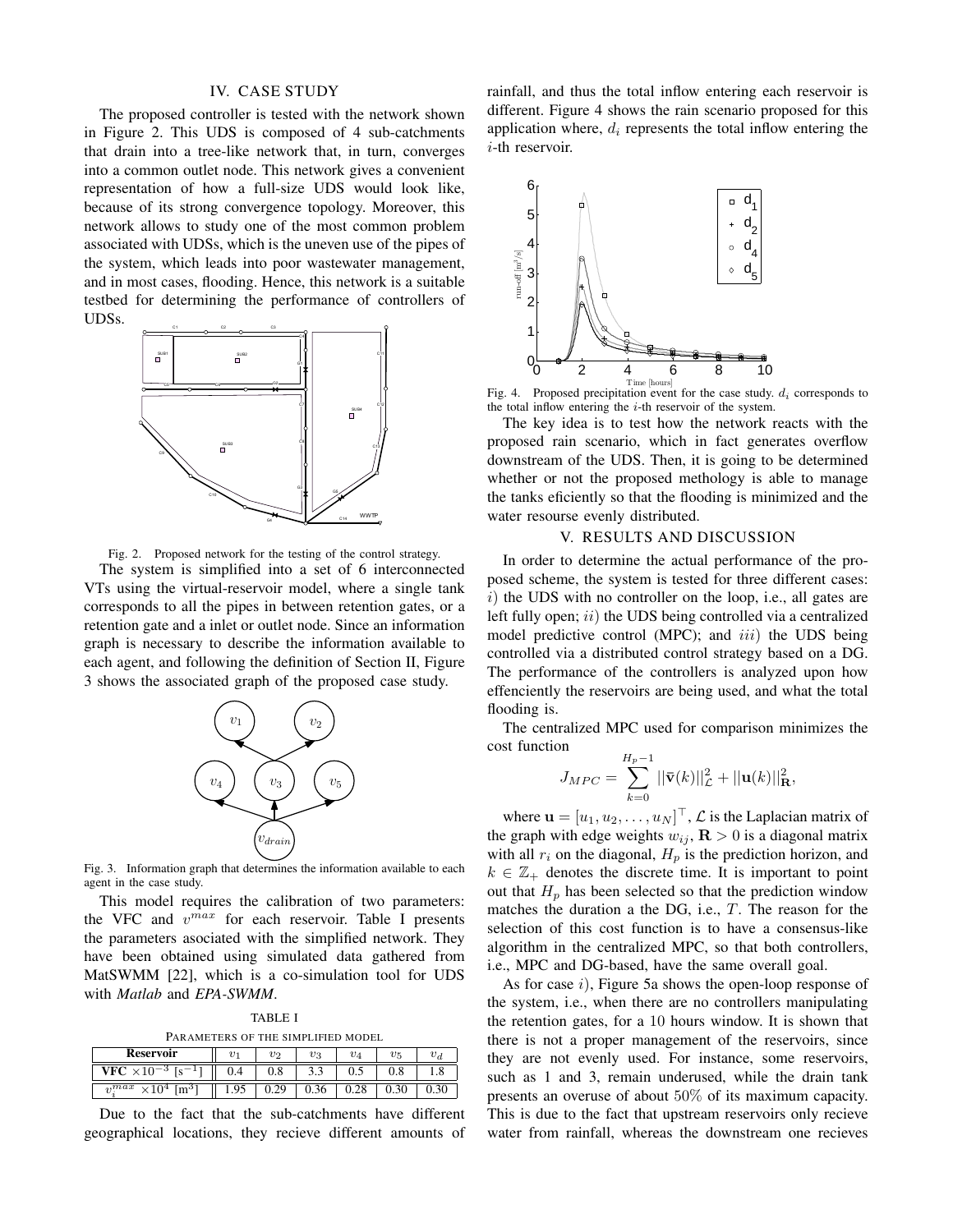

Fig. 5. Simulation results when no controller is used on the system, and when 2 controller are implemented. a) Open-loop response b) Centralized MPC controller; and c) Distributed DG controller. The normalized volumes of the tanks for a 10 hours window is shown.

wastewater from many different tanks which, in term, recieve from rainfall. Therefore, upstream tanks can retain water in order to release some of the burden existing downstream, which leads to a better usage of the existing network.

Cases  $ii)$  and  $iii)$  evaluate the performance of the system when two different controllers are used. Both controllers have the same objective: to seek and agreement on the normalized volume of the tanks. The main difference between both schemes is that the MPC uses centralized information in order to calculate the optimal outflows, whereas the DG only uses local information to achieve its goal. Figure 5 shows the evolution of the normalized volumes for a 10 hours window, when the two controllers, i.e., MPC and DG-based, are applied. Both controllers are able to completely remove the overflow found in the open-loop scenario. As for the MPC (Figure 5b), the normalized volumes become almost identical after a short time. This is a sign of proper management of the reservoir, which proves that the control strategy fulfills its goal. The controller based on the DG (Figure 5c) also completely removes the flooding from the network, and is able to manage the VTs so that their normalized volumes move close together.

The proposed scheme achieves a similar performance compared to a centralized controller in terms of flooding minimization and wastewater management. Nonetheless, the MPC requieres a lot of extra computational resources, which is a major problem in a large-scale system. For instance, the simulation of the system for a 10 hours time window takes 1 time unit to complete for the DG-based controller within the loop, whereas it takes 27 time units to complete with the MPC controller on the loop. These data have been obtained by using normalized values with respect to the fastest time, from the times collected using Matlab routines. The reason for this normalization is to have a simpler comparison between the measured times. Hence, a methodology such as the one proposed in this work thrives in large-scale problems where having optimization-based controllers is convenient.

## VI. CONCLUSIONS

This paper has proposed a distributed controller based on DG theory, which uses a consensus-like algorithm to achieve an efficient use of the existing network, and to guarantee a minimization of overflows. The proposed controller allows

to have distributed information on local controllers, which leads to less computational burden compared to centralized schemes. Likewise, the proposed scheme allows to consider multiple performance objectives on local controllers, which allows for more flexibility in controller design. The proposed controller has been tested on a typical UDS which is simplified using the virtual-reservoir model. It has been shown that the proposed controller is able to completely remove flooding from the system, and is able to achieve a consensus on the states of the system. Moreover, the proposed controller has been tested with a typical tool for UDS control, i.e., the MPC, and it has been shown that the proposed controller has similiar performance in terms of wastewater distribution, but using much lower computational resources.

#### **REFERENCES**

- [1] J. Barreiro-Gomez, G. Obando, G. Riaño-Briceño, N. Quijano, and C. Ocampo-Martinez. Decentralized control for urban drainage systems via population dynamics: Bogotá case study. In *Proceedings of the European Control Conference (ECC)*, Linz, Austria, 2015.
- [2] T. Bas¸ar and P. Bernhard. *H-*∞ *optimal control and related minimax design problems: a dynamic game approach*. Springer Science & Business Media; Boston, MA, 2008.
- [3] T. Basar and G. Olsder. *Dynamic noncooperative game theory*, volume 200. SIAM; Warrendale, PA, 1995.
- [4] D. Butler and J. Davies. *Urban drainage*. Spon Press; London, 2004.
- [5] A. Cardenas, S. Amin, and S. Sastry. Secure control: Towards survivable cyber-physical systems. In *Proceedings of the 28th International Conference on Distributed Computing Systems Workshops*, pages 495– 500, Beijing, China, 2008.
- [6] G. Cembrano, J. Quevedo, M. Salamero, V. Puig, J. Figueras, and J. Martí. Optimal control of urban drainage systems. a case study. *Control Engineering Practice*, 12(1):1–9, 2004.
- [7] V. T. Chow. *Open channel hydraulics*. McGraw-Hill Book Company, Inc; New York, 1959.
- [8] P. Christofides, R. Scattolini, D. Muñoz de la Peña, and J. Liu. Distributed model predictive control: A tutorial review and future research directions. *Computers & Chemical Engineering*, 51:21–41, 2013.
- [9] J. Engwerda. *LQ dynamic optimization and differential games*. John Wiley & Sons; New York, 2005.
- [10] P. Falugi, P. A. Kountouriotis, and R. B. Vinter. Differential games controllers that confine a system to a safe region in the state space, with applications to surge tank control. *IEEE Transactions on Automatic Control*, 57(11):2778–2788, 2012.
- [11] N. Forouzandehmehr, M. Esmalifalak, H. Mohsenian-Rad, and Z. Han. Autonomous demand response using stochastic differential games. *IEEE Transactions on Smart Grid*, 6(1):291–300, 2015.
- [12] L. García, J. Barreiro-Gomez, E. Escobar, D. Téllez, N. Quijano, and C. Ocampo-Martinez. Modeling and real-time control of urban drainage systems: A review. *Advances in Water Resources*, 2015.